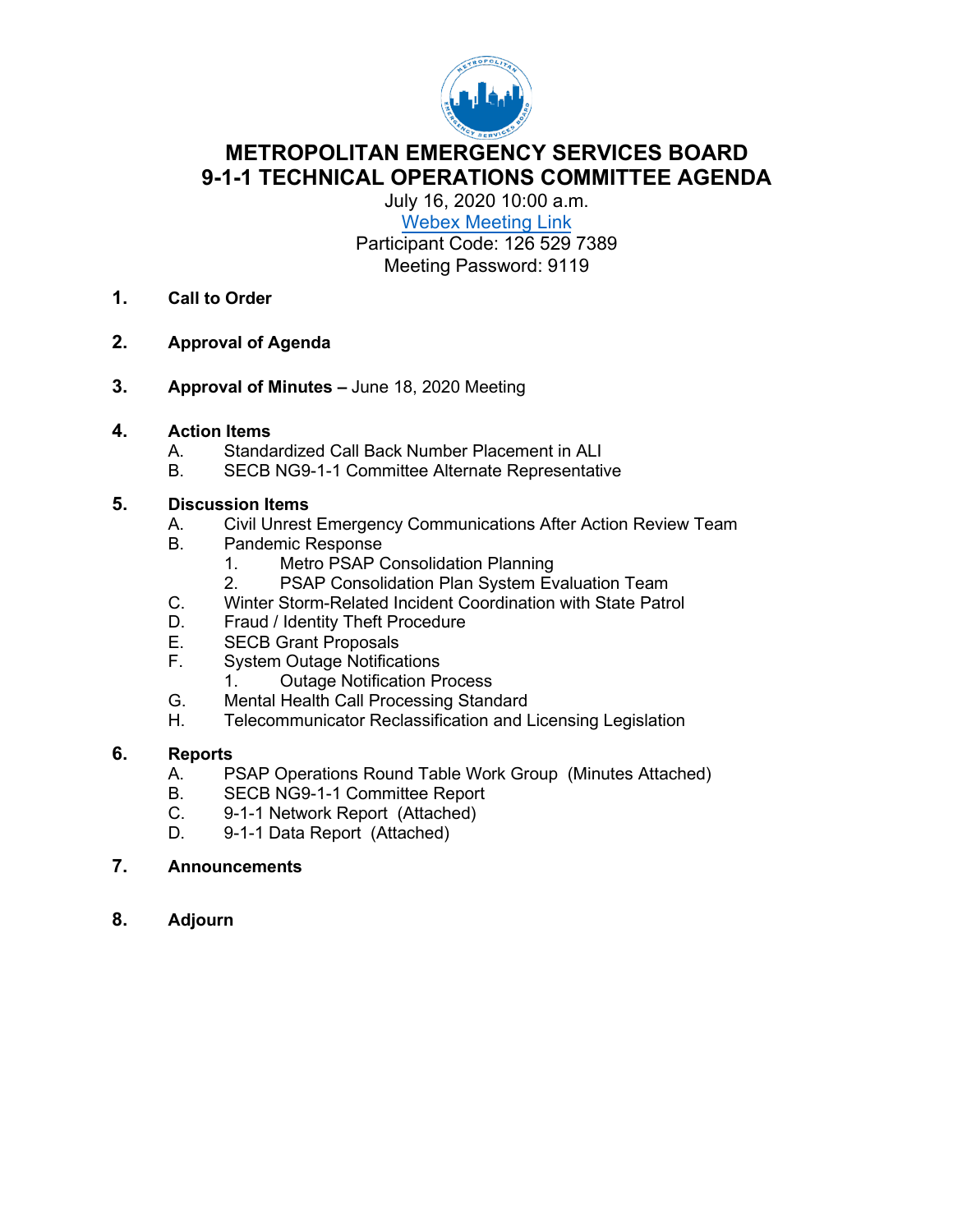### **Metropolitan Emergency Services Board 9-1-1 Technical Operations Committee WebEx Meeting Notes June 18, 2020**

### **Members Present:**

Laura Anderson, Sherburne Co. Jon Eckel, Chisago Co. Janelle Harris, Edina Heidi Hieserich, Airport Kathy Hughes, Minneapolis Chad Loeffler, Metro Transit

**Alternates / Guests Present:**

Scott Haas, Scott Co. Kari Morrissey, Anoka Co. Lauren Peterson, Airport Alternate Jon Rasch, Ramsey Co. Alternate LaVae Robinson, Minneapolis Alternate Marcia Broman, MESB Dan Craigie, ECN Pete Eggimann, MESB

Tony Martin, Hennepin Co. Darlene Pankonie, Washington Co. Nancie Pass, Ramsey Co. Cheryl Pritzlaff, Dakota Co. Val Sprynczynatyk, Anoka Co. Lisa Vik, Eden Prairie

Tracey Fredrick, MESB Frank Jarman, Motorola Dawn Kenyon, Hennepin Co. Mike Mihelich, Ramsey Co. Todd Moen, Carver Co. Jill Rohret, MESB Scott Wosje, Northland Business Systems Martha Ziese, MESB

### **1. Call to Order:**

Heidi Hieserich, 9-1-1 TOC Chair called the meeting to order at 10:07. Roll call was taken.

### **2. Approval of Agenda:**

Hieserich asked that 6.B.1; NG9-1-1 committee membership be added to the agenda.

*M/S/C Darlene Pankonie moved to approve the June 18, 2020 amended agenda. Scott Haas seconded. Motion carried. (see roll call vote addendum)*

### **3. Approval of Minutes:**

*M/S/C Valerie Sprynczynatyk moved to approve the minutes from the May 21, 2020 Meeting. Tony Martin seconded. Motion carried. (see roll call vote addendum)*

### **4. Action Items:**

### **A. Approval of Metro 3.6.0 SMS Text-to-9-1-1 Standard Update**

Pete Eggimann said staff asks the 9-1-1 Technical Operations Committee (TOC) review and consider some minor edits to the MESB SMS Text-to-9-1-1 Standard. The edits correct some grammar errors, update the TCC service provider name from West to Intrado, and add a reference to the SECB Text-to-9-1-1 Standard.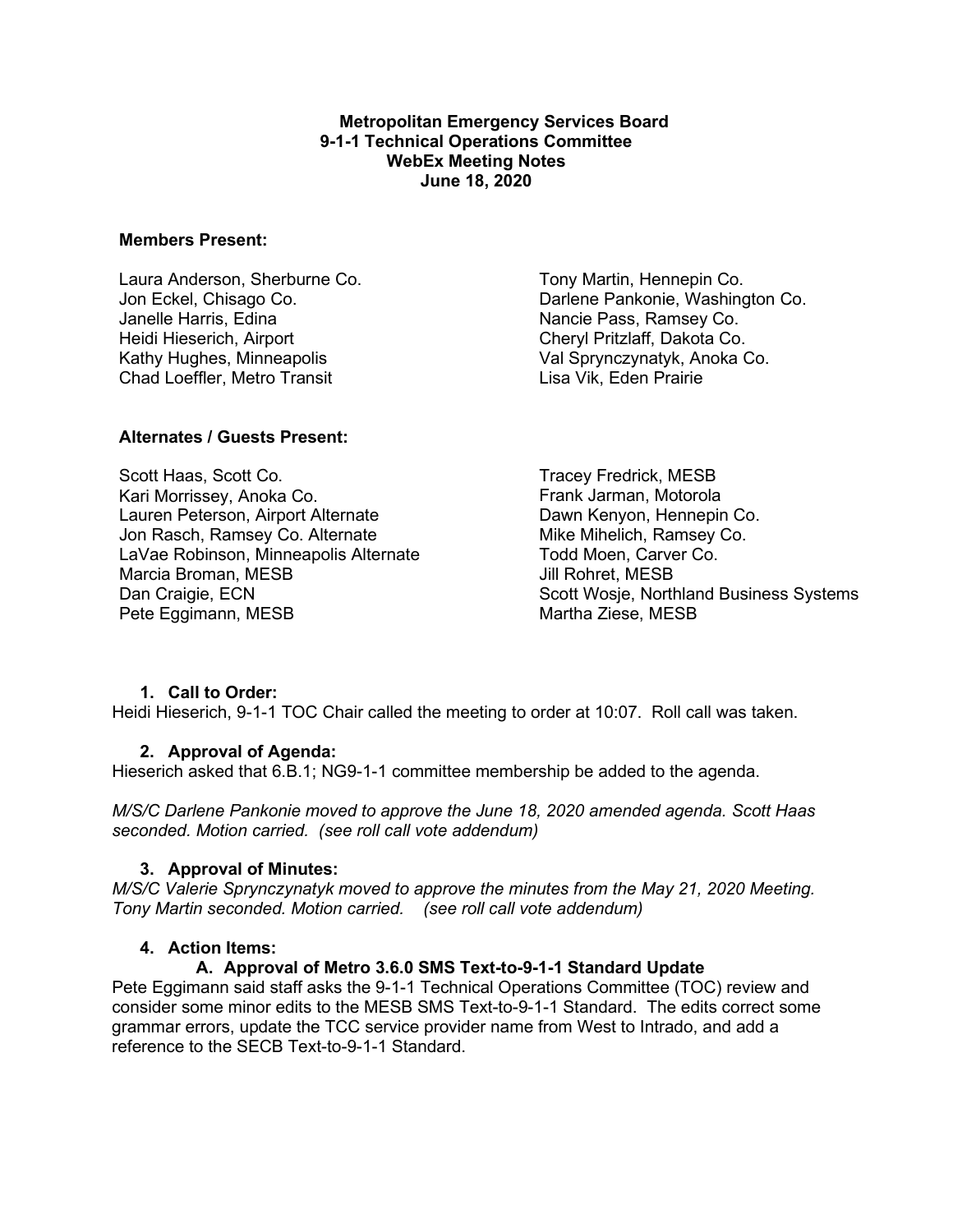Martin suggested replacing "West" with "provider". Tracey Fredrick suggested a reference to the state standard instead of a link, as metro standards do. Eggimann confirmed it is a reference not a link.

*M/S/C Motion made by Eckel to approve changes to Metro 3.6.0 SMS Text-to-9-1-1 Standard Update including Martin's suggested edit. Pankonie seconded. Motion carried. (see roll call vote addendum)*

### **B. Civil Unrest Emergency Communications After Action Plan Review Team**

Eggimann recommended the 9-1-1 Technical Operations Committee (TOC) form a work group together with the Radio Technical Operations Committee to review the 9-1-1 and ARMER systems' performance and use during the response to the protests and civil unrest following the death of George Floyd while in police custody on May 25th. It is further recommended that the work group prepare a summary report of their findings as well as recommendations on how the metro area emergency communications systems could be improved if a similar or other large, multi-jurisdictional event takes place, both pre-planned and in-real-time events.

Nancie Pass asked if the end goal was to create a report or a best practices document going forward?

Eggimann said this report would document how the systems performed and any recommendations going forward. This document would summarize the event, not agency or call specific.

Jill Rohret said the human issue needs to be considered, as well as, the multi-jurisdictional event communications planning. With an understanding of what occurred, Rohret believes we can come up with a best practices guideline. It is important that the PSAPs and COMLs that were most involved participate.

Kathy Hughes said she agreed a workgroup would be a good idea. Minneapolis was overloaded with calls during the protests. On a normal day, calls are between, 1800-2300 per day. During that 3-day period Minneapolis was getting as many as 9400 calls a day. Even if all those calls could have been answered, there were not enough responder resources to take the calls. Some calls were verbal attacks on the telecommunicators and horrific in nature; swearing and such, and not all were necessary 9-1-1 calls.

Pass said Ramsey County is still in a staff recovery stage. There should be a discussion with the state on the impact these events had on PSAP operations and personnel.

Pass, Hughes, Martin, Hieserich, Sprynczynatyk volunteered to be on the 9-1-1 TOC AAR group.

*M/S/C Motion made by Pass to approve an after-action review joint workgroup with members from the 9-1-1 TOC and the Radio TOC to review performance of the 9-1-1 and the ARMER systems during the George Floyd protests. Hughes seconded. Motion carried. (see roll call vote addendum)*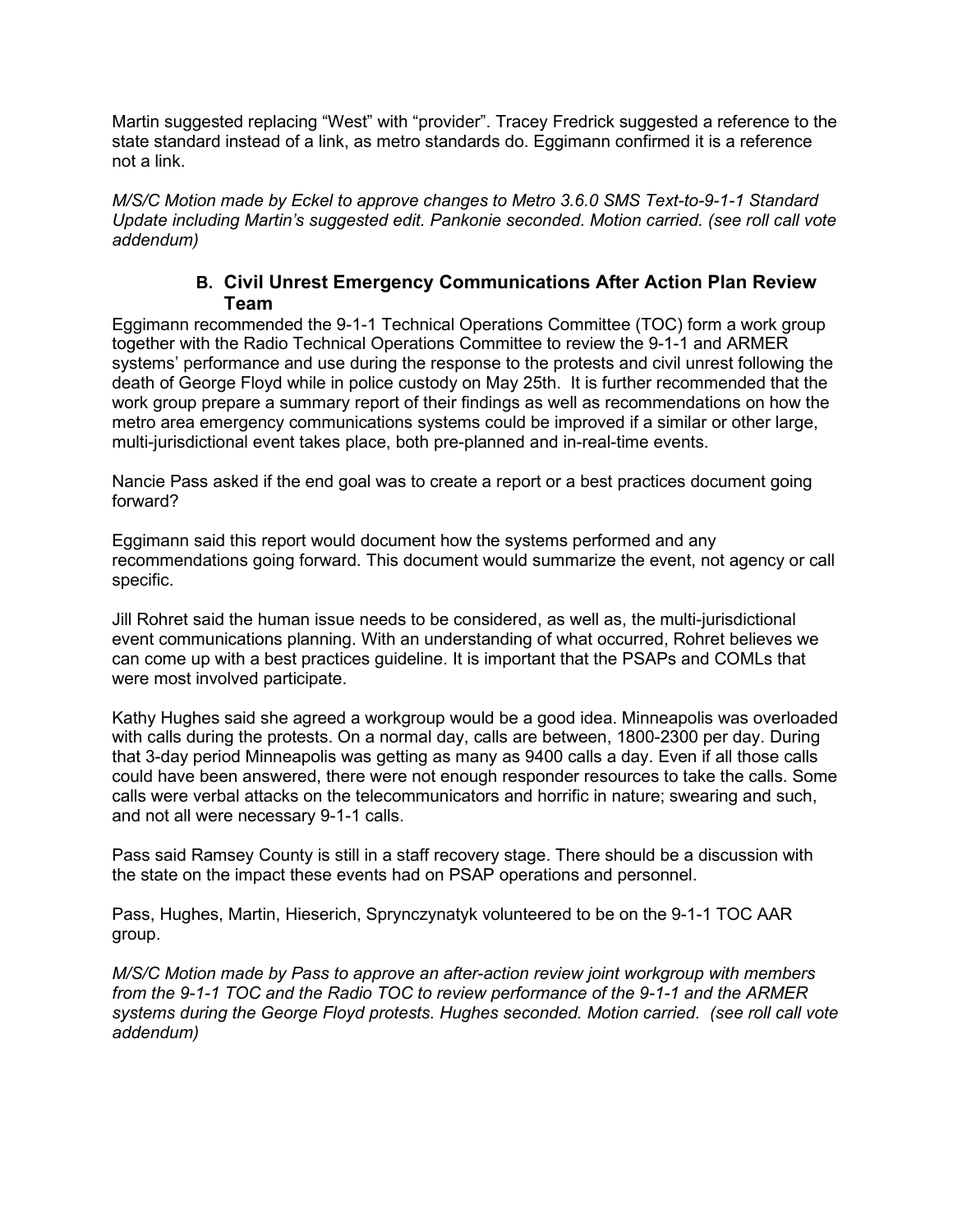### **5. Discussion Items:**

### **A. Pandemic Response**

### **1. Metro PSAP Consolidation Planning**

Mike Mihelich said the recent unrest in the Twin Cities has shifted priorities and work continues extracting data from metro PSAPs and uploading to the Rapid Deploy environments. Washington, Carver, Ramsey and Dakota counties to finalize their data. The Rapid Deploy training dates have been rescheduled for July 13-16. The links in the first training announcement emails were not hyperlinked, but the electronic version of the Rapid Deploy Training Plan includes the links on page 4. The first session is called Train-the-Trainer. All sessions are recorded for those that cannot attend. Dawn Kenyon from Hennepin County Dispatch will lead that session. Emails will be sent out this week asking for volunteers to evaluate the Rapid Deploy evaluation process.

Mihelich said Marcia Broman and Vic Barnett were instrumental for making sure all ANI ALI and mapping environments are displayed properly. Mihelich said once the Rapid Deploy environment is to be used long-term, the MPCP plan will be brought before the 9-1-1 TOC for approval.

Hieserich clarified that Kenyon will be the lead for the Metro PSAP Consolidation Planning team.

**B. Winter Storm Related Incident Coordination with State Patrol** (no update)

**C. Fraud and Identity Theft Procedure**

(no update)

# **D. SECB Grant Proposals**

### **1. 9-1-1 System Security**

Eggimann said 9-1-1 system security has been identified as an additional grant request priority. The request is for some grant money to conduct a system audit that would include the PSAPs, as well as, the 9-1-1 system itself. Allina and Chisago participated in one assessment provided by Homeland Security. Hennepin County had one completed by Mission Critical Partners. Eggimann said part of the discussion was doing assessments with different groups in different ways was probably not as productive as having a defined baseline approach for all the PSAPs. If there is not enough funding available to audit all of the metro PSAPS this year, then some assessments with the existing funds could be done this year, and the remaining PSAPs done in the next grant cycle.

Hughes asked who requested the audit to be done? Eggimann said the MESB staff and some concerned board members. There have been several PSAPs across the country that have been attacked with encryption malware and ransomed to retrieve their data. Denial of Service attacks and other vulnerabilities and viruses are some of the concerns. As 9-1-1 plays a larger role in emergency response, the risk of cyber-attack increases.

Tracey Fredrick said the CPE grants are still in process. There should be word on the Airport and Scott, and Washington County grants very soon.

The SECB and SHSP grant are still pending.

# **E. System Outage Notifications**

**1. Outage Notification Process**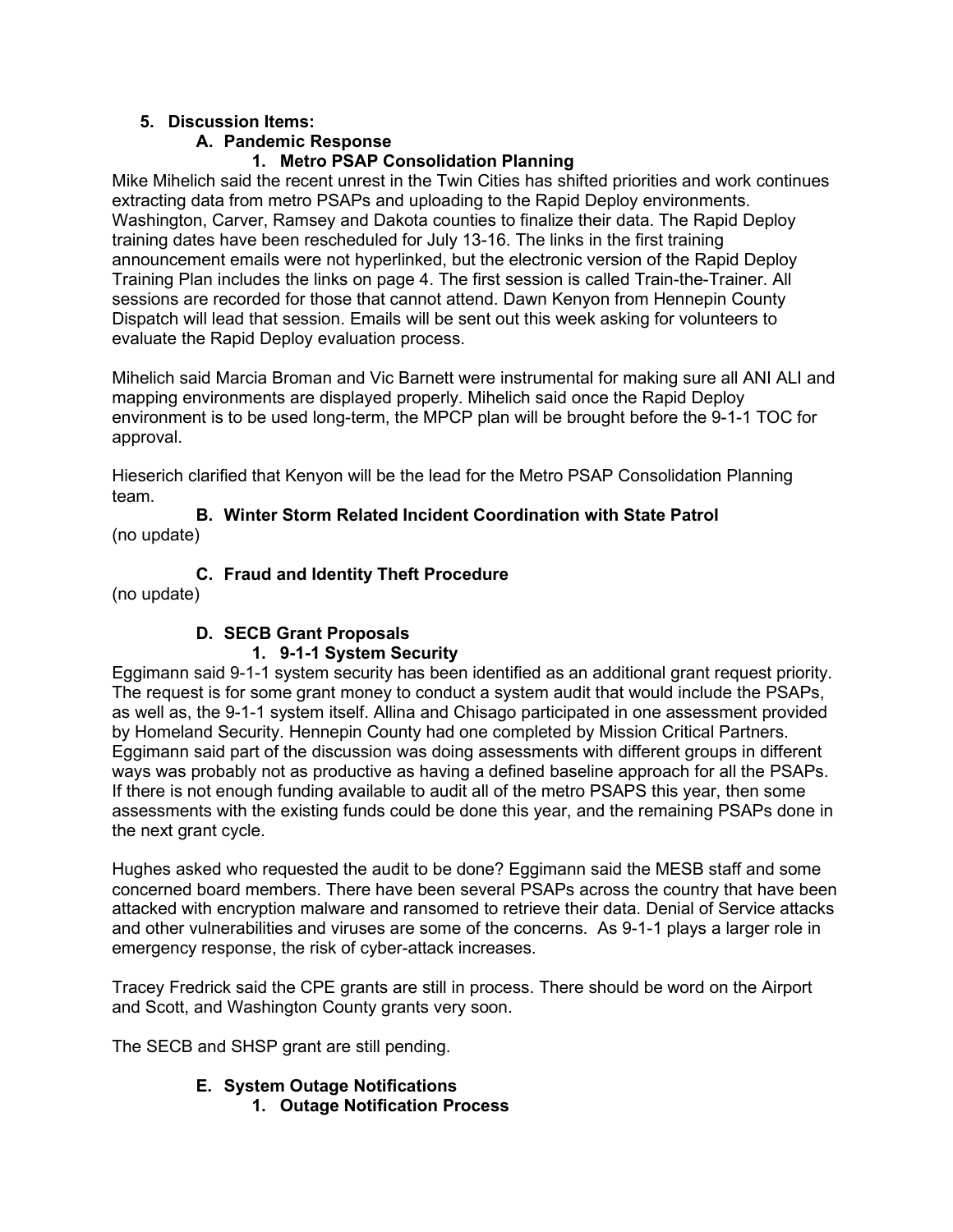Eggimann said the work group has not met. Information was sent to the workgroup members yesterday related to what the Texas regions have put together.

Martin said one meeting could tackle a lot of the topics.

### **F. Mental Health Call Processing Standard**

Martin said their pilot project was put on hold for a couple of months.

### **G. Telecommunicator Reclassification and Licensing Legislation**

Pankonie said Martin sent her some information saying the 9-1-1 bill was read in the House last Friday. It is now at the Finance and Policy Committee.

### **6. Reports:**

### **A. PSAP Roundtable**

Kari Morrisey said she has received some good input regarding working with the wireless carriers and this will be discussed at their next meeting on July 7th. Pankonie asked if Morrissey was working with Leslie Sticht? Morrissey said she is working with both Leslie and Marcia Broman.

### **B. SECB NG9-1-1 Committee**

Pankonie said the NG9-1-1 committee met yesterday. There were many topics, among them the COVID and the civil unrest. Dana Wahlberg said that through ECN, MDH has sent out 1,279 COVID cautions. Since then 1,144 have been deleted and removed, leaving 115 residential across the state. Kathy Anderson will be contacting PSAPs that have not heard anything in last few weeks.

Pankonie said the TCPR standard was discussed. A person from each region will get together to make sure the standard will work for everyone and meets the state statute.

### **1. NG 9-1-1 Committee Membership**

Pankonie said the election of a Vice-Chair can be resolved within the NG9-1-1 committee. Pass said she had suggested she would step down as the metro representative and would support Hieserich as her replacement. Hieserich has volunteered to be committee Vice-Chair.

Eggimann said he recommends a motion and a second to appoint someone to that position.

*M/S/C Pass made the motion for Pass to step down from the NG9-1-1 committee and support Hieserich as the metro region representative on the SECB NG9-1-1 Committee and as the committee Vice-Chair. Martin seconded. Motion carried.*

Rohret clarified that Pass would step down from the NG9-1-1 committee and Jim Scanlon would remain as the alternate.

### **C. 9-1-1 Network Report – (Written Report Provided)**

### **D. 9-1-1 Data Report – (Written Report Provided)**

Broman said that in 2019 there were preparations made to ensure that the ALI delivery system in the PSAPs could handle the NENA recommended codes for the new enhanced location information that could potentially be provided by wireless carriers. Verizon, through their data provider Comtech, is the first wireless carrier to use these new codes and testing the codes in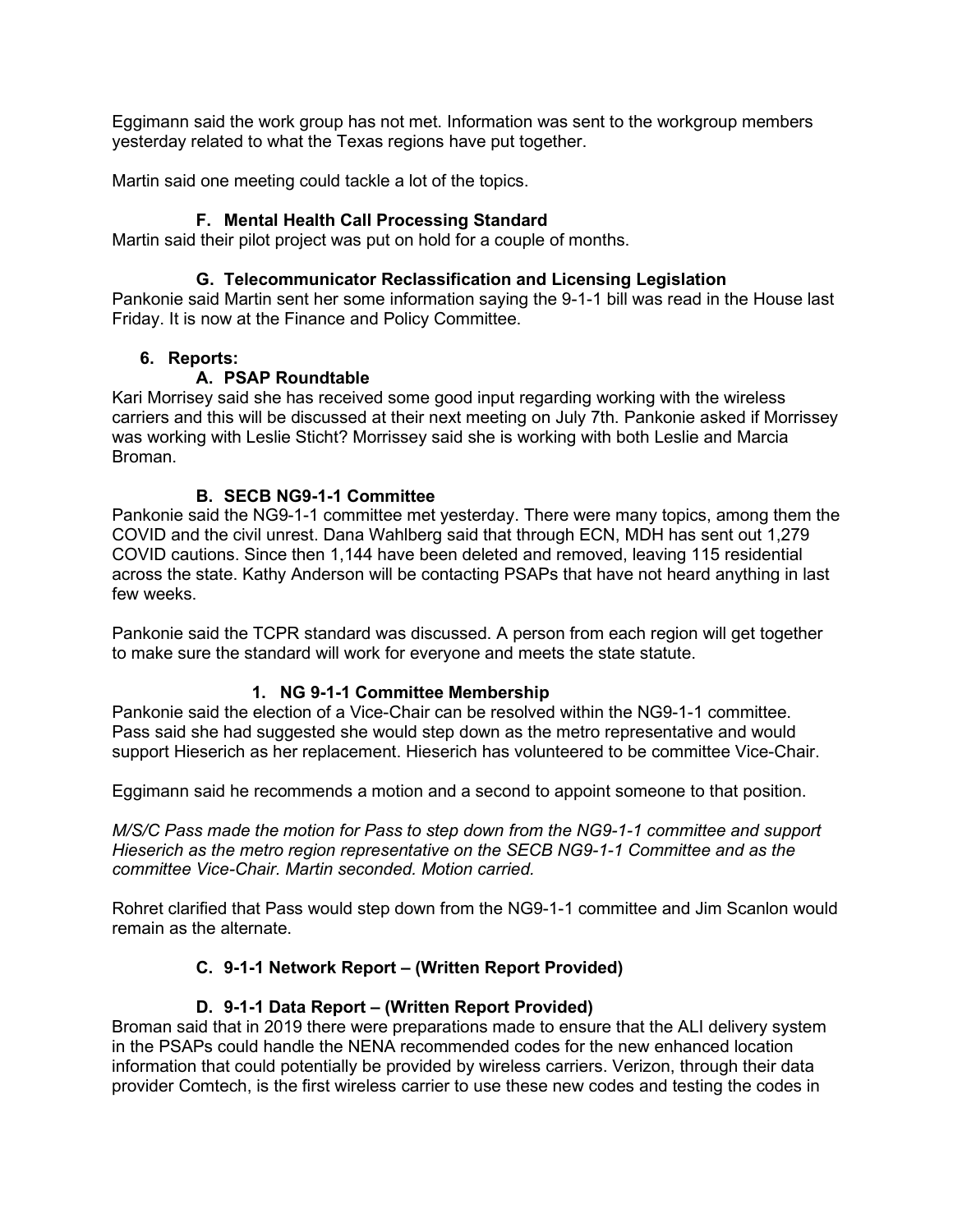the 9-1-1 system has been completed with Washington Co. The ALI information came through as expected.

Pankonie showed a screen shot of how the Enterprise CAD looks with the new codes. A test call was done with a resident. The Carlton County testing has not been done yet. Hieserich asked if Pankonie was comfortable turning it up before all were done. Pankonie said yes and Broman said she had no reservations about moving forward with implementation in the metro area before all testing was completed at Carlton County. One consideration would be for the PSAPs to revisit the new class of service codes information that was shared in December 2019. Broman will send out the link to that data.

### **7. Announcements**

Dan Craigie is leaving ECN effective June 19, 2020. Dana Wahlberg and Leslie Sticht will be the MESB contacts.

### **8. Adjourn**

The meeting adjourned at 11:30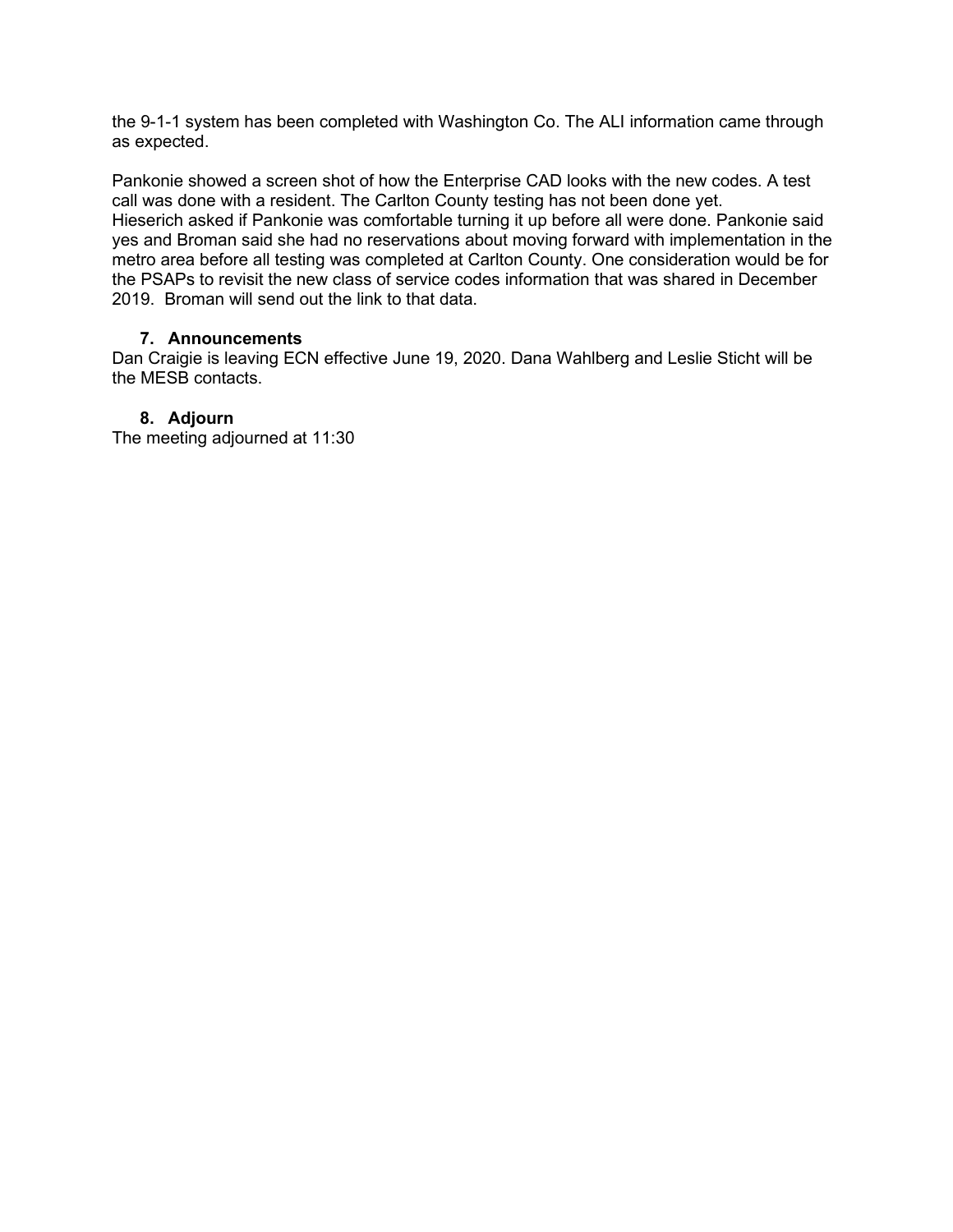# **Roll Call Voting Tables**

| <b>Name</b>             | <b>County/City/Agency</b>  | <b>Member</b> | <b>Yes</b> | <b>No</b> |
|-------------------------|----------------------------|---------------|------------|-----------|
| Laura Anderson          | <b>Sherburne County</b>    | Member        | X          |           |
| Jon Eckel               | Chisago County             | Member        | X          |           |
| <b>Scott Haas</b>       | <b>Scott County</b>        | Alternate     | X          |           |
| <b>Janelle Harris</b>   | City of Edina              | Member        | X          |           |
| Heidi Hieserich         | <b>MSP Airport PD</b>      | Member        | X          |           |
| Kathy Hughes            | <b>City of Minneapolis</b> | Member        | X          |           |
| <b>Chad Loeffler</b>    | Metro Transit PD           | Member        | $\sf X$    |           |
| <b>Tony Martin</b>      | <b>Hennepin County</b>     | Member        | X          |           |
| <b>Todd Moen</b>        | <b>Carver County</b>       | Alternate     | X          |           |
| Darlene Pankonie        | <b>Washington County</b>   | Member        | $\sf X$    |           |
| <b>Nancie Pass</b>      | <b>Ramsey County</b>       | Member        | X          |           |
| <b>Cheryl Pritzlaff</b> | Dakota County              | Member        | $\sf X$    |           |
| Val Sprynczynatyk       | <b>Anoka County</b>        | Member        | X          |           |
| Lisa Vik                | <b>Eden Prairie</b>        | Member        | X          |           |

# **Approval of Agenda Roll Call:**

### **Approval of Minutes Roll Call:**

| <b>Name</b>             | <b>County/City/Agency</b>  | <b>Member</b> | <b>Yes</b> | <b>No</b> |
|-------------------------|----------------------------|---------------|------------|-----------|
| Laura Anderson          | <b>Sherburne County</b>    | Member        | X          |           |
| Jon Eckel               | Chisago County             | Member        | X          |           |
| <b>Scott Haas</b>       | <b>Scott County</b>        | Alternate     | X          |           |
| <b>Janelle Harris</b>   | City of Edina              | Member        | X          |           |
| <b>Heidi Hieserich</b>  | <b>MSP Airport PD</b>      | Member        | X          |           |
| <b>Kathy Hughes</b>     | <b>City of Minneapolis</b> | Member        | X          |           |
| <b>Chad Loeffler</b>    | <b>Metro Transit PD</b>    | Member        | X          |           |
| <b>Tony Martin</b>      | <b>Hennepin County</b>     | Member        | X          |           |
| <b>Todd Moen</b>        | <b>Carver County</b>       | Alternate     | X          |           |
| <b>Darlene Pankonie</b> | <b>Washington County</b>   | Member        | X          |           |
| <b>Nancie Pass</b>      | <b>Ramsey County</b>       | Member        | X          |           |
| <b>Cheryl Pritzlaff</b> | Dakota County              | Member        | X          |           |
| Val Sprynczynatyk       | <b>Anoka County</b>        | Member        | X          |           |
| Lisa Vik                | <b>Eden Prairie</b>        | Member        | X          |           |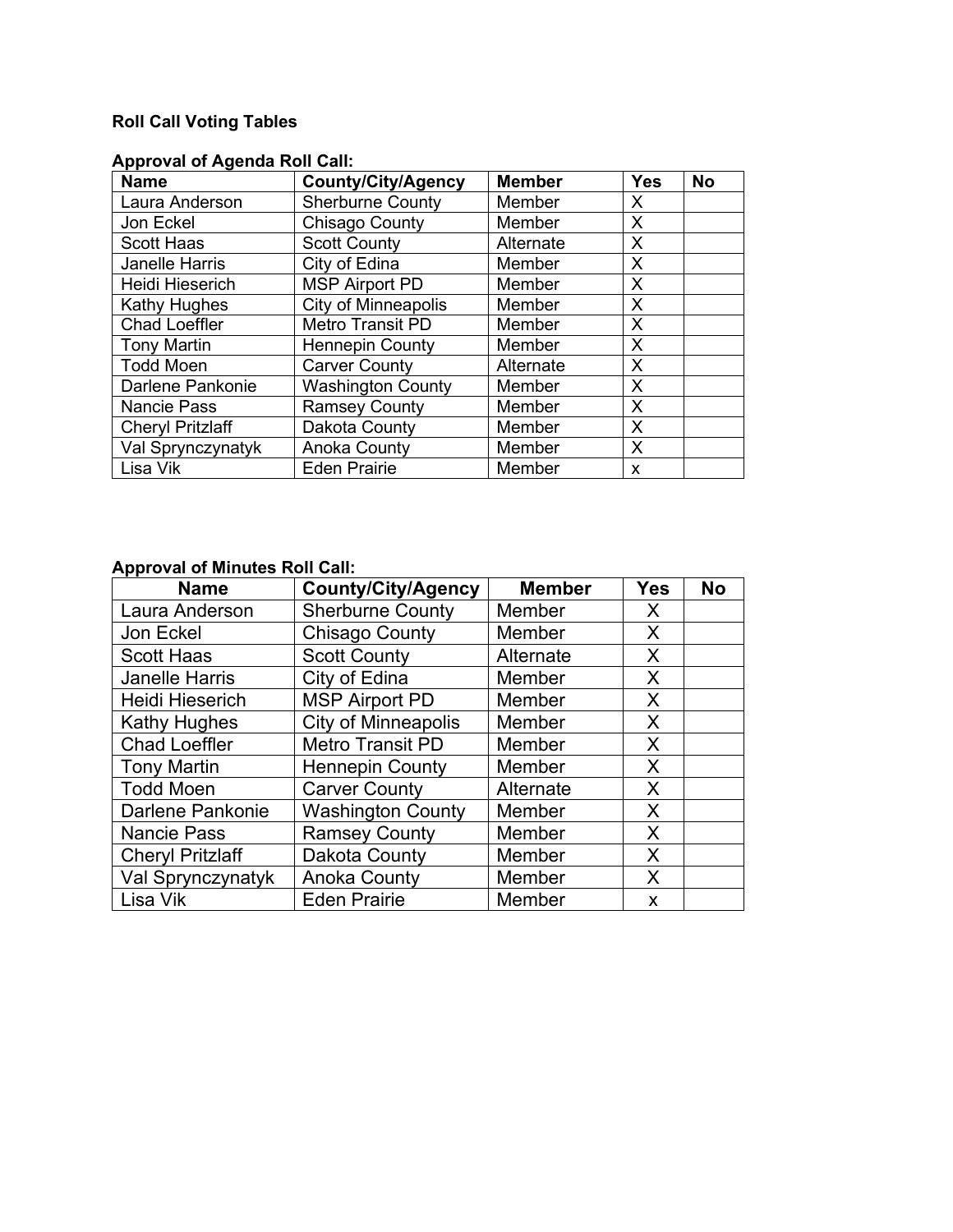| <b>Name</b>             | <b>County/City/Agency</b> | <b>Member</b> | <b>Yes</b> | <b>No</b> |
|-------------------------|---------------------------|---------------|------------|-----------|
| Laura Anderson          | Sherburne County          | Member        | X          |           |
| Jon Eckel               | Chisago County            | Member        | X          |           |
| Scott Haas              | <b>Scott County</b>       | Alternate     | Х          |           |
| Janelle Harris          | City of Edina             | Member        | X          |           |
| Heidi Hieserich         | <b>MSP Airport PD</b>     | Member        | Χ          |           |
| Kathy Hughes            | City of Minneapolis       | Member        | X          |           |
| Chad Loeffler           | Metro Transit PD          | Member        | X          |           |
| <b>Tony Martin</b>      | Hennepin County           | Member        | Х          |           |
| <b>Todd Moen</b>        | Carver County             | Alternate     | X          |           |
| Darlene Pankonie        | <b>Washington County</b>  | Member        | X          |           |
| <b>Nancie Pass</b>      | Ramsey County             | Member        | X          |           |
| <b>Cheryl Pritzlaff</b> | Dakota County             | Member        | X          |           |
| Val Sprynczynatyk       | Anoka County              | Member        | X          |           |
| Lisa Vik                | <b>Eden Prairie</b>       | Member        | X          |           |

### **Approval of 4.A Metro 3.6.0 SMS Text-to-9-1-1 Standard Update**

### **Approval of 4.B Civil Unrest Emergency Communications After Action Review Team**

| <b>Name</b>             | County/City/Agency       | <b>Member</b> | Yes | <b>No</b> |
|-------------------------|--------------------------|---------------|-----|-----------|
| Laura Anderson          | Sherburne County         | Member        | X   |           |
| Jon Eckel               | Chisago County           | Member        | X   |           |
| Scott Haas              | <b>Scott County</b>      | Alternate     | X   |           |
| Janelle Harris          | City of Edina            | Member        | X   |           |
| Heidi Hieserich         | <b>MSP Airport PD</b>    | Member        | X   |           |
| Kathy Hughes            | City of Minneapolis      | Member        | X   |           |
| Chad Loeffler           | Metro Transit PD         | Member        | X   |           |
| <b>Tony Martin</b>      | <b>Hennepin County</b>   | Member        | X   |           |
| <b>Todd Moen</b>        | <b>Carver County</b>     | Alternate     | X   |           |
| Darlene Pankonie        | <b>Washington County</b> | Member        | X   |           |
| <b>Nancie Pass</b>      | Ramsey County            | Member        | X   |           |
| <b>Cheryl Pritzlaff</b> | Dakota County            | Member        | X   |           |
| Val Sprynczynatyk       | Anoka County             | Member        | X   |           |
| Lisa Vik                | <b>Eden Prairie</b>      | Member        | x   |           |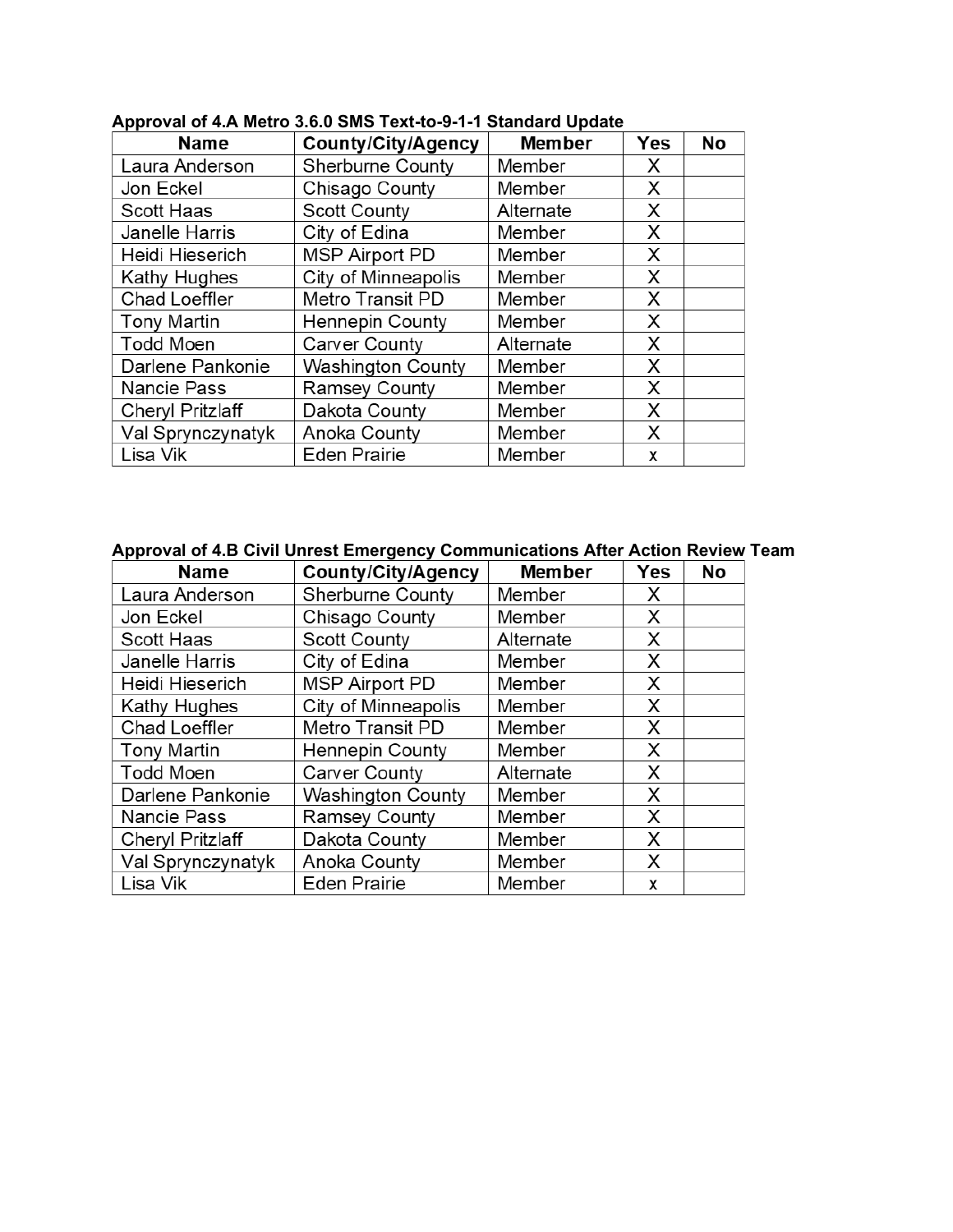| <b>Name</b>             | <b>County/City/Agency</b> | <b>Member</b> | <b>Yes</b> | No |
|-------------------------|---------------------------|---------------|------------|----|
| Laura Anderson          | Sherburne County          | Member        | X          |    |
| Jon Eckel               | Chisago County            | Member        | X          |    |
| Scott Haas              | <b>Scott County</b>       | Alternate     | X          |    |
| Janelle Harris          | City of Edina             | Member        | X          |    |
| Heidi Hieserich         | <b>MSP Airport PD</b>     | Member        | Х          |    |
| Kathy Hughes            | City of Minneapolis       | Member        | X          |    |
| <b>Chad Loeffler</b>    | Metro Transit PD          | Member        | X          |    |
| <b>Tony Martin</b>      | Hennepin County           | Member        | X          |    |
| <b>Todd Moen</b>        | Carver County             | Alternate     | X          |    |
| Darlene Pankonie        | <b>Washington County</b>  | Member        | X          |    |
| Nancie Pass             | Ramsey County             | Member        | X          |    |
| <b>Cheryl Pritzlaff</b> | Dakota County             | Member        | X          |    |
| Val Sprynczynatyk       | Anoka County              | Member        | X          |    |
| Lisa Vik                | <b>Eden Prairie</b>       | Member        | x          |    |

### **Approval of 6.B.1 NG9-1-1 Committee Membership**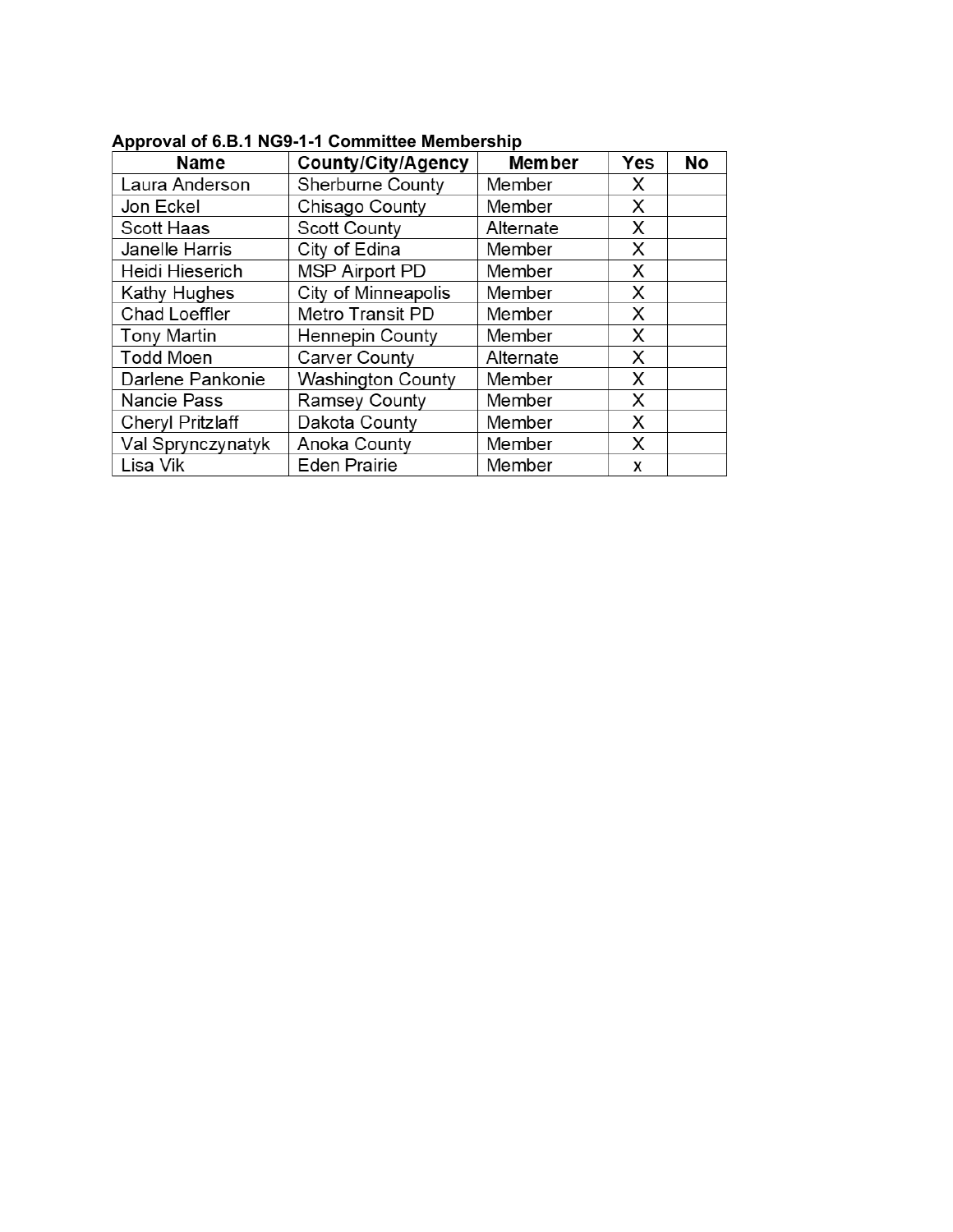

**METROPOLITAN EMERGENCY SERVICES BOARD**

# **Meeting Date: July 16, 2020 Agenda Item: 4.A Standardized Call Back Number Placement in ALI Presenter: Broman**

### **RECOMMENDATION**

The 9-1-1 Technical Operations Committee (TOC) review and approve the standardized placement of 9-1-1 caller callback numbers and P-ANIs in the same fields in ALI regardless of the communications technology used to deliver the call to the 9-1-1 system. It is further recommended that the PSAPs that are currently displaying the callback number in the location field coordinate with the MESB, CenturyLink, and their 9-1-1 answering application vendor to move the display of all callback numbers in the traditional telephone number field to enable the location field to be utilized for supplemental location information related to the caller's physical location, with P-ANIs for wireless and VoIP displaying in the pilot number field in ALI.

### **BACKGROUND**

During the continued transition from the legacy E9-1-1 system to a fully standard compliant NG9- 1-1 system, caller location data will be inserted into the legacy ALI data fields. In legacy 9-1-1 the location field was not used to display caller related location information. The callback number for wireless calls was displayed in that field during the initial wireless integration into the 9-1-1 system, with the P-ANI displayed in the traditional telephone number field. Over time many PSAPs have chosen to move the wireless callback numbers from the location field to the traditional telephone number field near the beginning of the ALI record.

Recently the wireless carriers have begun to provide supplemental caller location information as part of their compliance efforts to provide the dispatchable location information mandated by the FCC. That supplemental location information is currently displaying in the ALI location field for the PSAPs that have the callback number in the traditional telephone number field. The supplemental location information is overwritten and unavailable to PSAPs that display the callback number in the location field. It is recommended that the PSAPs that are currently displaying the callback number in the location field coordinate with the MESB, CenturyLink, and their 9-1-1 answering application vendor to move the display of all callback numbers in the traditional telephone number field to enable the location field to be utilized for supplemental location information related to the caller's physical location.

### **ISSUES & CONCERNS**

The recommended change in where the callback number is displayed requires a coordinated change over process with a scheduled cutover date involving the 9-1-1 service provider and the 9-1-1 answering. (continued)

MOTION BY: SECONDED BY: MOTION:

PASS/FAIL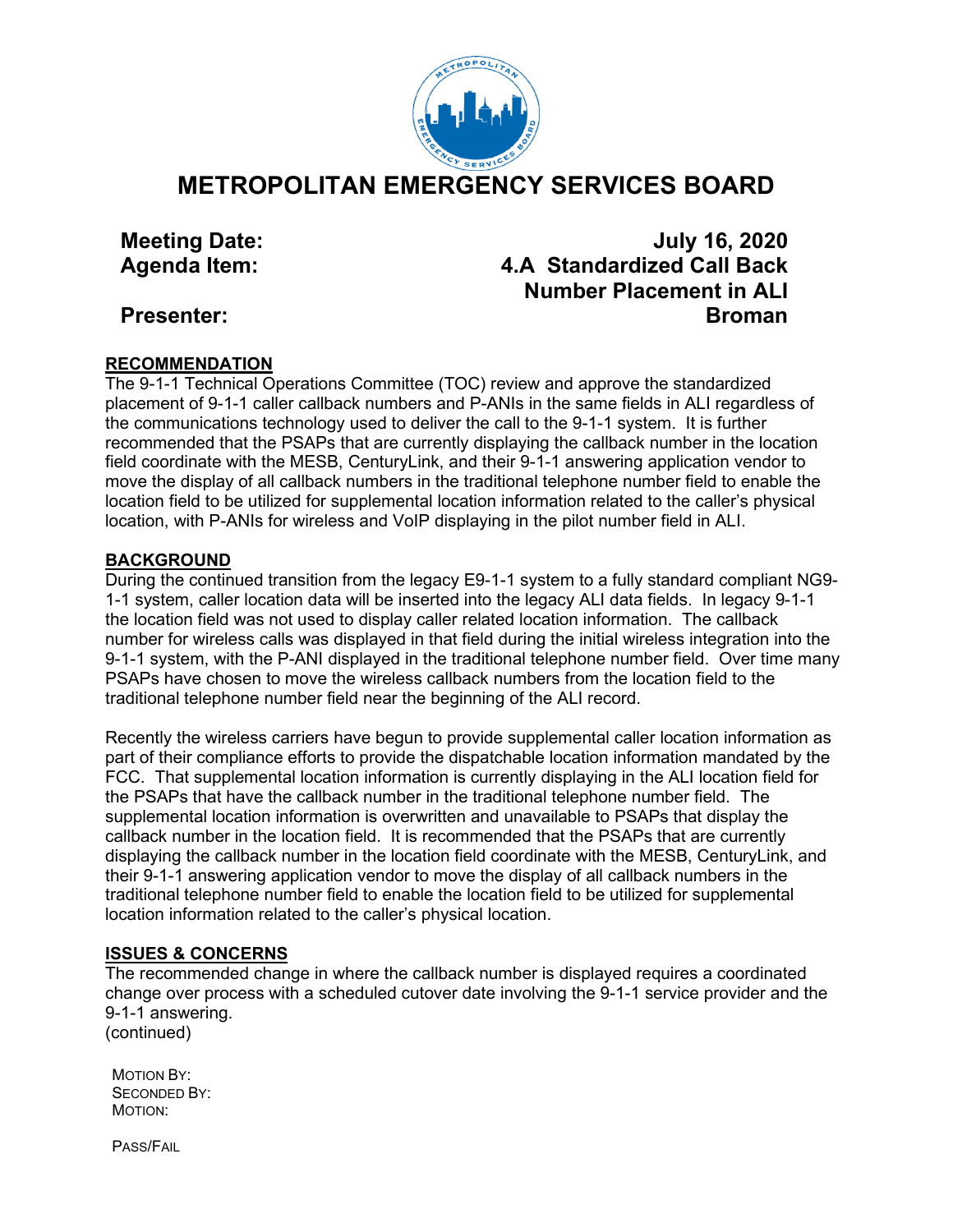

**METROPOLITAN EMERGENCY SERVICES BOARD**

**Meeting Date:** July 16, 2020<br>Agenda Item: **Alternative A.A Standardized Call Back Agenda Item: 4.A Standardized Call Back Number Placement in ALI Presenter: Broman**

(page 2)

# **FINANCIAL IMPACT**

Depending on the maintenance agreements in place between the PSAP and their 9-1-1 answering application vendor, there may be a cost for the onsite technical support during the cutover of the 9-1-1 system ALI from the current configuration to the recommended configuration.

MOTION BY: SECONDED BY: MOTION:

PASS/FAIL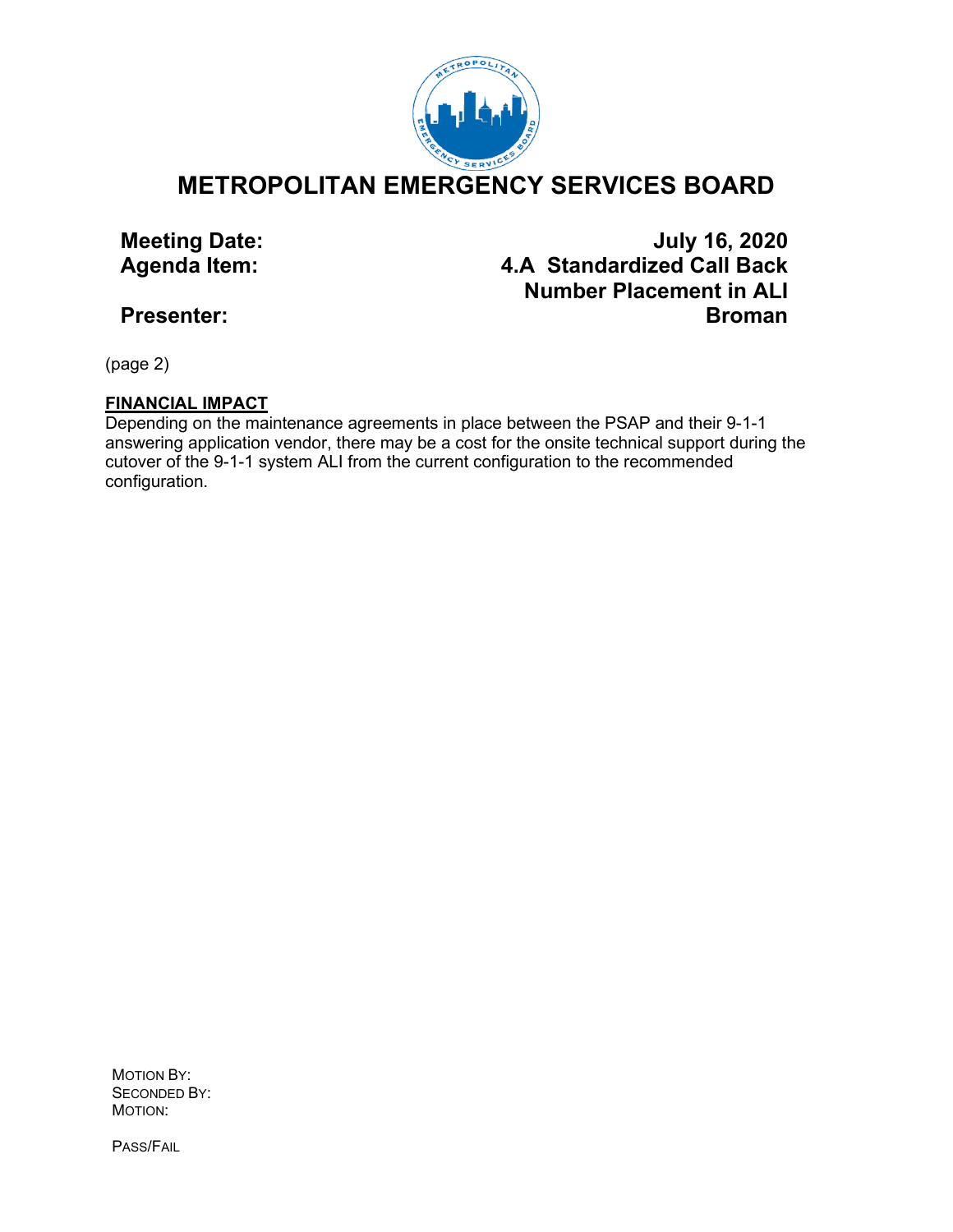

**METROPOLITAN EMERGENCY SERVICES BOARD**

# **Meeting Date: July 16, 2020 Agenda Item: 4.B SECB NG9-1-1 Committee Alternate Representative Presenter: Eggimann**

### **RECOMMENDATION**

The 9-1-1 Technical Operations Committee (TOC) recommend a replacement for Jim Scanlon as the alternate representative for the metro region to the SECB NG9-1-1 Committee.

### **BACKGROUND**

Jim has accepted a different position at the Bloomington PD PSAP and has asked that the committee find a replacement for him. Heidi Hieserich is currently serving as the primary representative for the metro region on the NG9-1-1 Committee.

### **ISSUES & CONCERNS**

(none)

**FINANCIAL IMPACT** (none)

MOTION BY: SECONDED BY: MOTION:

PASS/FAIL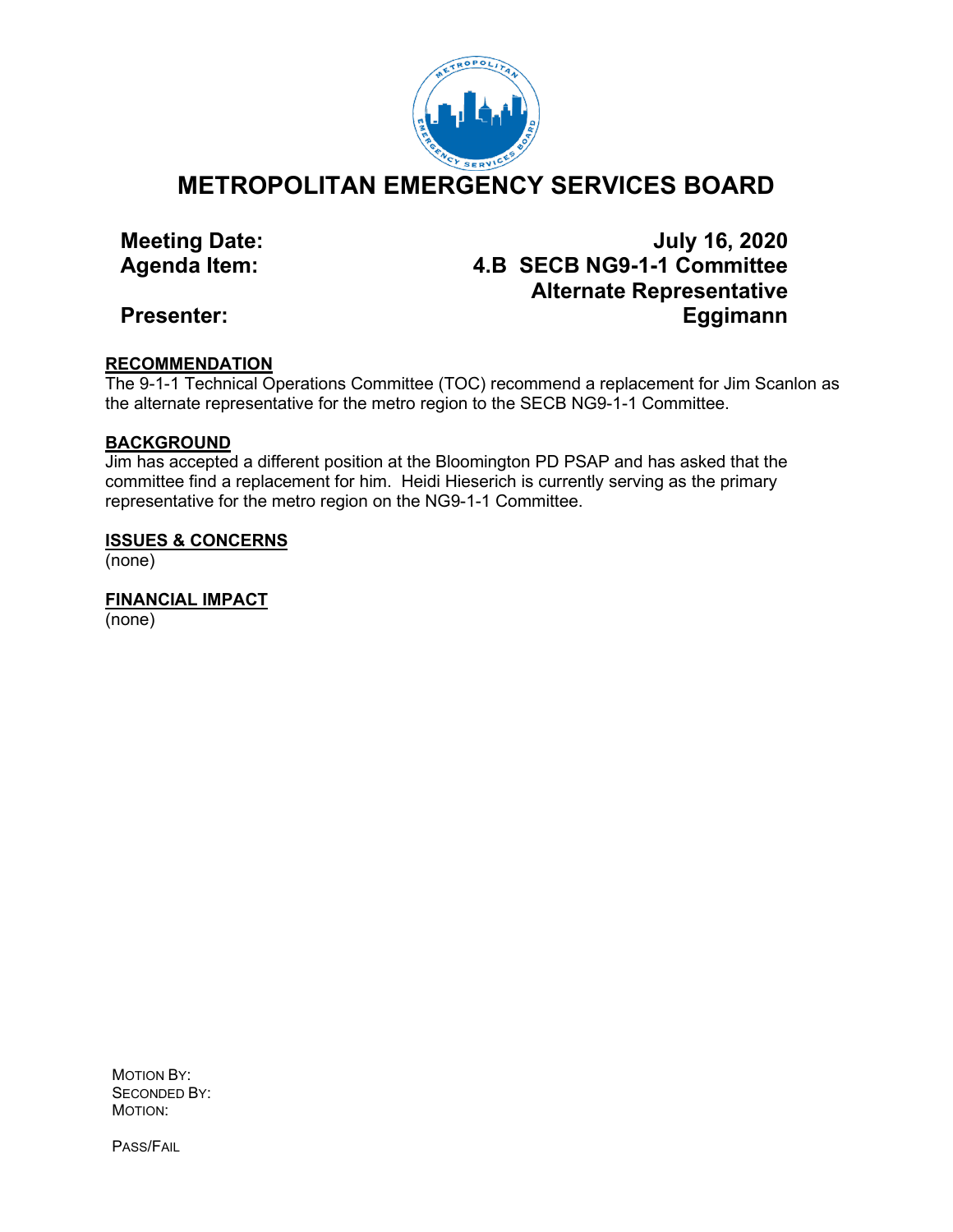# Meeting Minutes: PSAP Roundtable

**Date & Time:** Tuesday, July 07, 2020: 1000-1200

**Location:** Webex

Host contact: Kari Morrissey 763-324-4758 [kari.morrissey@co.anoka.mn.us](mailto:kari.morrissey@co.anoka.mn.us)

Attendance: Bobby Adney, Dan Klawitter, Chad Loeffler, Cheryl Pritzlaff, Heidi Meyer, Jack Cooper, Dawn Kenyon, Lauren Petersen, Candy Capra, LaVae Robinson, and Kari Morrissey **Agenda Items:**

- 1. Introductions
- 2. Additions, changes to the agenda
- 3. Training (new employee and continuing ed.) MACC – using "Virtual Academy" an online platform with 12-13 dispatcher specific courses. Access to everything is included for each subscription. \$69 per person annual fee. If one person leaves you can sign the new person up under that license. They can go back and retake courses that the previous person took. Emails certificates directly to training manager. There is a policy and procedure section that includes a sign off. Can add your own power points. Candy will provide more information after further use.
	- a. Current in-service opportunities PSTC classes to be held in April at Anoka were cancelled. Questioned if other agencies would be interested if rescheduled. Most having budget constraints and rules around trainings with COVID. Felt now isn't a good time to look at rescheduling as most would not be able to send anyone to attend.
	- b. Metro curriculum change/maintenance process Manual has been updated. Dakota and Minneapolis use the manual (not verbatim) but incorporate into their manuals. Access on MESB site just need to have permissions, so check with your department head if you do not have access. If note something wrong or change can put in a change form. Kari will provide direction to access the form on MESB site.
	- c. CTO training/roundtable discussion update

No update to report – with COVID have not been able to meet. Discussion that a Teams or Skype meeting might be beneficial for CTO's to discuss how COVID affects the 1:1 aspect of training, tips to work around and how to mitigate risk of trainee to CTO exposure.

RECC is using masks when away from console. They are not required while at the console. They have split consoles for distancing. They have a computer that does temperature checks before entry into the center. The data is not stored. A supervisor is on site monitoring. They do a secondary temperate check using a thermometer if the computer gives a high reading. MACC is able to maintain social distancing at their consoles due to being spread out. They allow a face shield or mask as optional. A remote desktop application helps support social distancing. Masks are not required at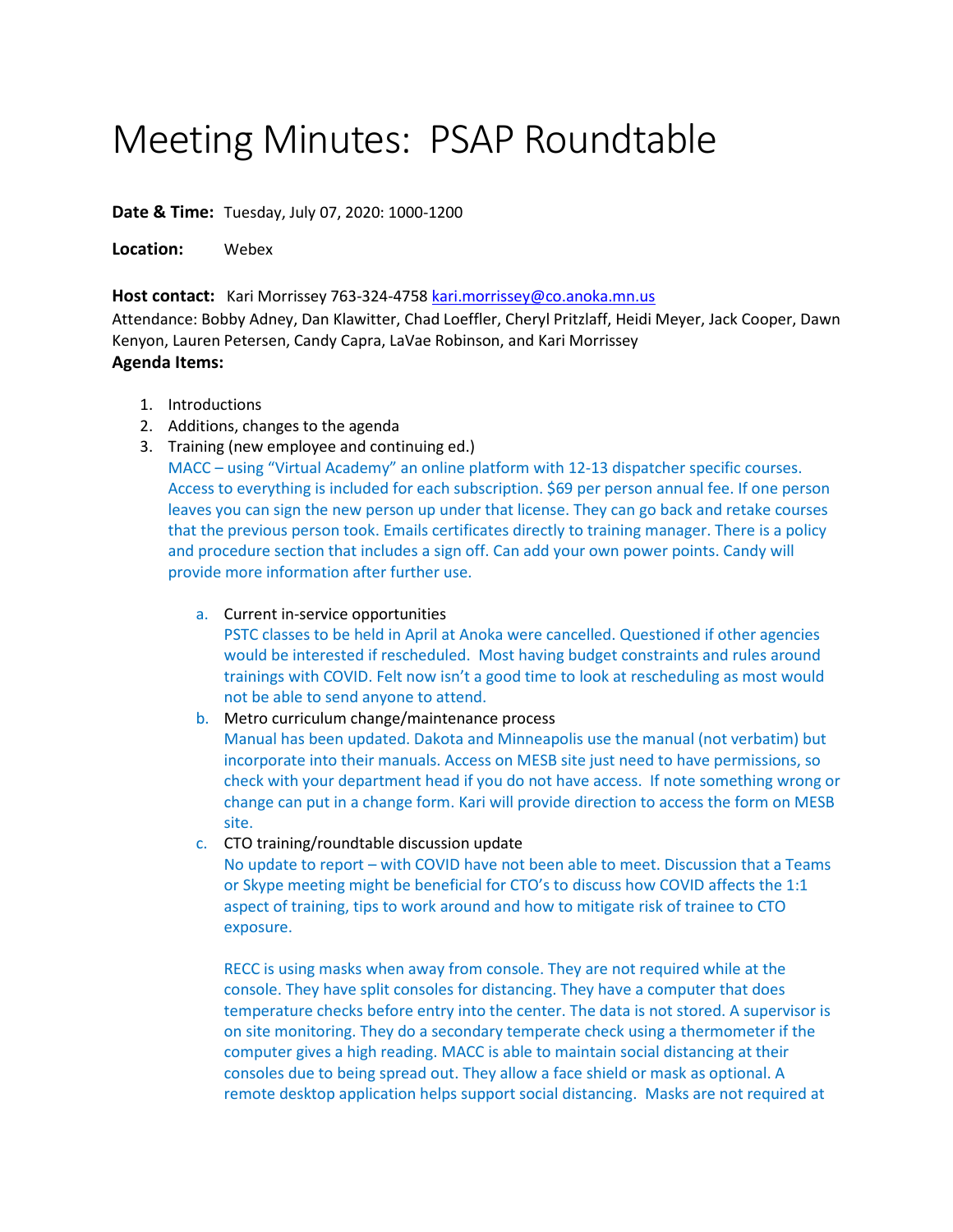DCC. They do temperature screenings. Anoka classroom training is isolated in training room. They've shortened the classroom phase but extended the stages when on the floor. CTO's are still able to social distance. They do not require masks. Police dispatcher radio mains are at the alternate site and call takers at their main center, kept teams together.

- d. General training questions, updates, etc. No comments currently.
- e. E911 Cell Phone Ping request

MESB question is should they continue to push the issue at higher level or is this something PSAPs can use for training of dispatchers? Document easily spells out what is required per provider. If additions need to be made, they can be added to the document. A request was made to have the document posted on Basecamp.

f. Leadership Mentoring

Post document from Anoka ECC that was displayed on the WebEx on Basecamp and the form used for their "emerging leader award". By making people accountable for a solution with a complaint it has redirected staff from the negative to the positive. Fun committee at Anoka ECC having great effect on staff, taking ownership.

g. 911 Error date reporting

NENA 7.33 standard for NRF, or erroneous ALI dispatch errors was referenced. Looking for feedback, does anyone have anything in writing for the process? Lauren had requested a  $2<sup>nd</sup>$  person for access as back up and was told only 1 person was allowed and she couldn't share password. Lavae will check with MECC Admin who does these to see if there is anything in writing she uses. DCC has a supervisor that does it and logs onto spreadsheet. Kari will follow up with MESB regarding having a back up person assigning with 911 call data error reporting.

h. Resiliency Program

Update regarding the grant money that MESB had which was looking for training on this topic. Heidi, Cheryl & Kari went to Washington County and saw a training. Moetivations was also a good option. Will remove this item from the agenda at this time since it's been passed onto MESB.

4. Standards

Nothing to report

5. Events and exercises (plans, meetings, 205's, impact on operations)

Anoka will use 2 inhouse channels for the PGA, expect 1200 per day from vendors, golfers, staffing for the whole event, no spectators/not public. Very low key, not a lot of requirements for Anoka dispatchers.

6. PSAP technical updates and info (CAD, radio, phone and other systems) Anoka has 2 laptop phones for their Viper system. Would be able to take with them should they need to evacuate their main center as long as they could connect to their network. Kevin McNallan at Anoka would have more information if someone has interest.

Chula Vista CA news story about a new system for 911LIVE where officers can hear the dispatcher call taking in real time - interesting concept; can see pros and cons of use.

7. QA/QI – general updates, questions, etc. No comments for this subject.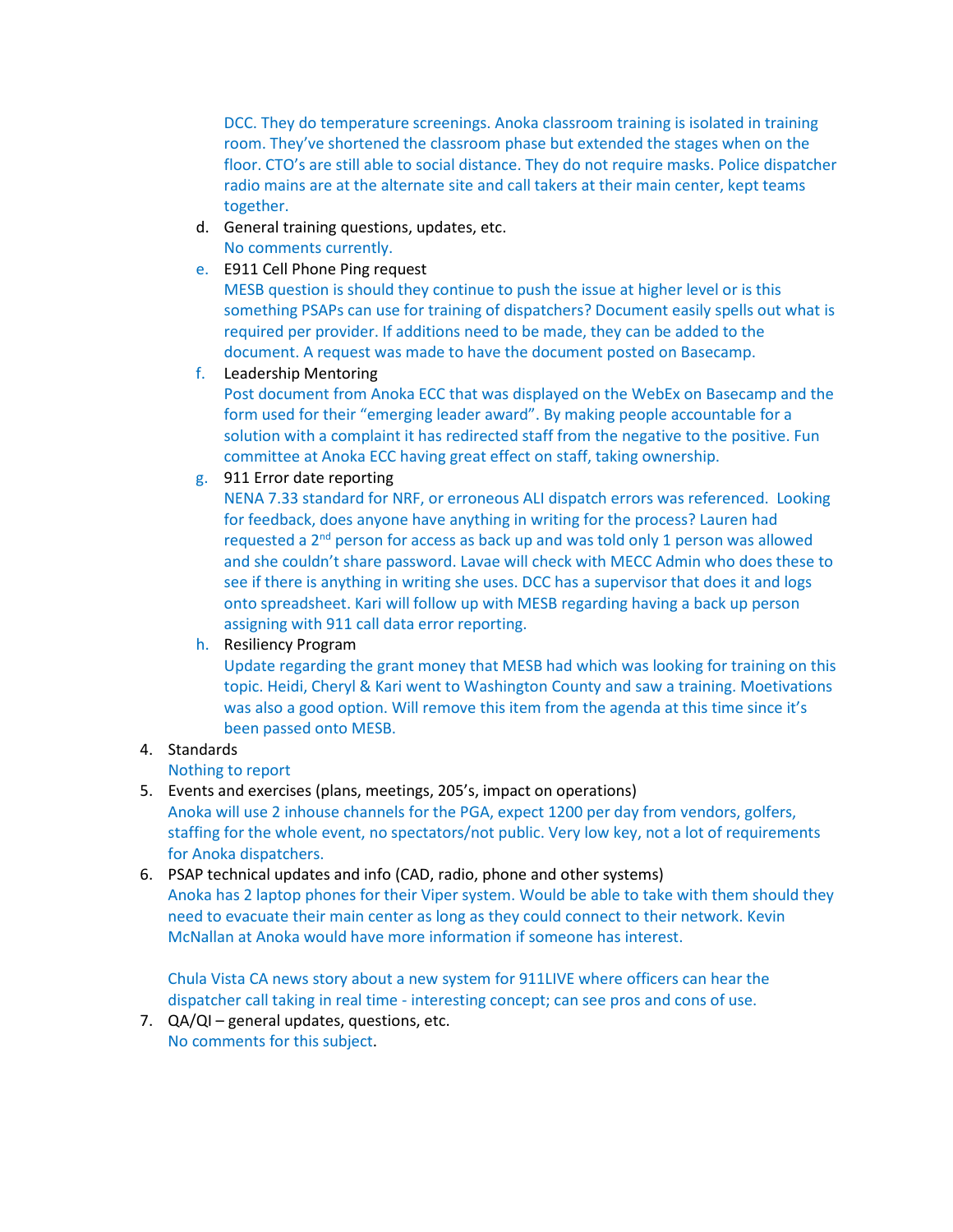8. PSAP operational updates and information (management, staffing, schedules, major changes) – around the table updates from each agency:

**Anoka** – Emergency schedule of 4 teams to reduce contact, 12 hr. shifts; w/ every other weekend off. Has broadened camaraderie. Will stay on schedule for rest of year. 2 current in classroom. 2 starting for an August class. Not allowing any new time off requests.

**MACC** not allowing trades. Schedule change was only to adjust the power shift to a main shift 0600- 1800/1800-0600 to avoid cross contamination. Supervisors also on one shift or the other. Time off allowed only w/o creating OT. Lack of flying has hurt the MACC so cutting budget, call volume low due to limited travel. Schedule will go through end of 3<sup>rd</sup> QTR, Supervisors are to resume normal scheduling in Aug but with an expected  $2<sup>nd</sup>$  wave of COVID doubts that the change will occur.

**RECC**- trades and time off are being allowed; OT, staffing in general doing well. Posted TC position for applications yesterday, internal promotion for Public Safety Dispatcher will also happen. Expect to have a September class. 2 nearing sign off to working independent. EDP, welfare checks are being handled differently. St. Paul police and St. Paul fire department worked together to implement a different response plan. If the caller isn't having a medical issue and is not violent, the first resource is the call taker contacting adult or juvenile crisis during the call to see if they can manage the call. Second option, the call is transferred inhouse to the fire dispatcher who goes through EMD ProQA mental health questioning. If the situation is not violent, fire only responds in place of police. It is an adjustment for staff (began in March). SPPD has also changed the way the majority of report calls are being done, Since Feb – only able to use Teleserve or online or over phone w/PD – no squad is sent. Regarding mask wearing if you are in your own office or at your own console no mask needed, once in common area must wear mask.

**DCC** – Moved back to 10 hr. days, may go back to 12 hr. teams in the fall if COVID has a resurge, not allowing trades as freely as they had. Are now only allowed within the pay week. Admin staff works remote most days; 2 days a week Director goes in. Cheryl every other Thurs, temp checks at being done at entry (100.4 is threshold). Video wall was pushed back, hopefully mid fall for install. May fill a vacancy, one being deployed in Sept, a Sup still in Iraq until November. May fill a position. 4 in training should be done in Aug.

**MPLS** – Many thanks to all of you who supported our team during the civil unrest. Your kindness was huge in keeping up our morale. We have 4 people in training with expected sign off in July/early August. Dispatcher posting closed and would expect a class start date in fall. Last class did hybrid remote/in center academy – worked okay, but detailed training manager may have more insight as she conducted the training. Admin working remote with partial weeks in the office. Pretty flexible with this arrangement. All returned during civil unrest to help where needed.

**HCSO –** Emergency schedule, no trades, quarantined to teams, in June returned to 10-hr schedule, OT returned with 6 on leaves so vote taken 37 to 4 to return to the 12-hr. schedule which reduces OT. Most staff overwhelming happy to be on 12. 6 in classroom and 2 open Sgt. positions. Currently have 8 operational Sgts and 1 training Sgt. Additional positions for an Admin and Tech Sgt will be coming soon.

**Transit** – Had planned to change schedule but was never implemented and hasn't been a problem due to the changes with services. Did install Plexi shields between consoles, adds a little more protection – consoles are spread out well. Fully staffed. Funding is down which will change their operations financial resources.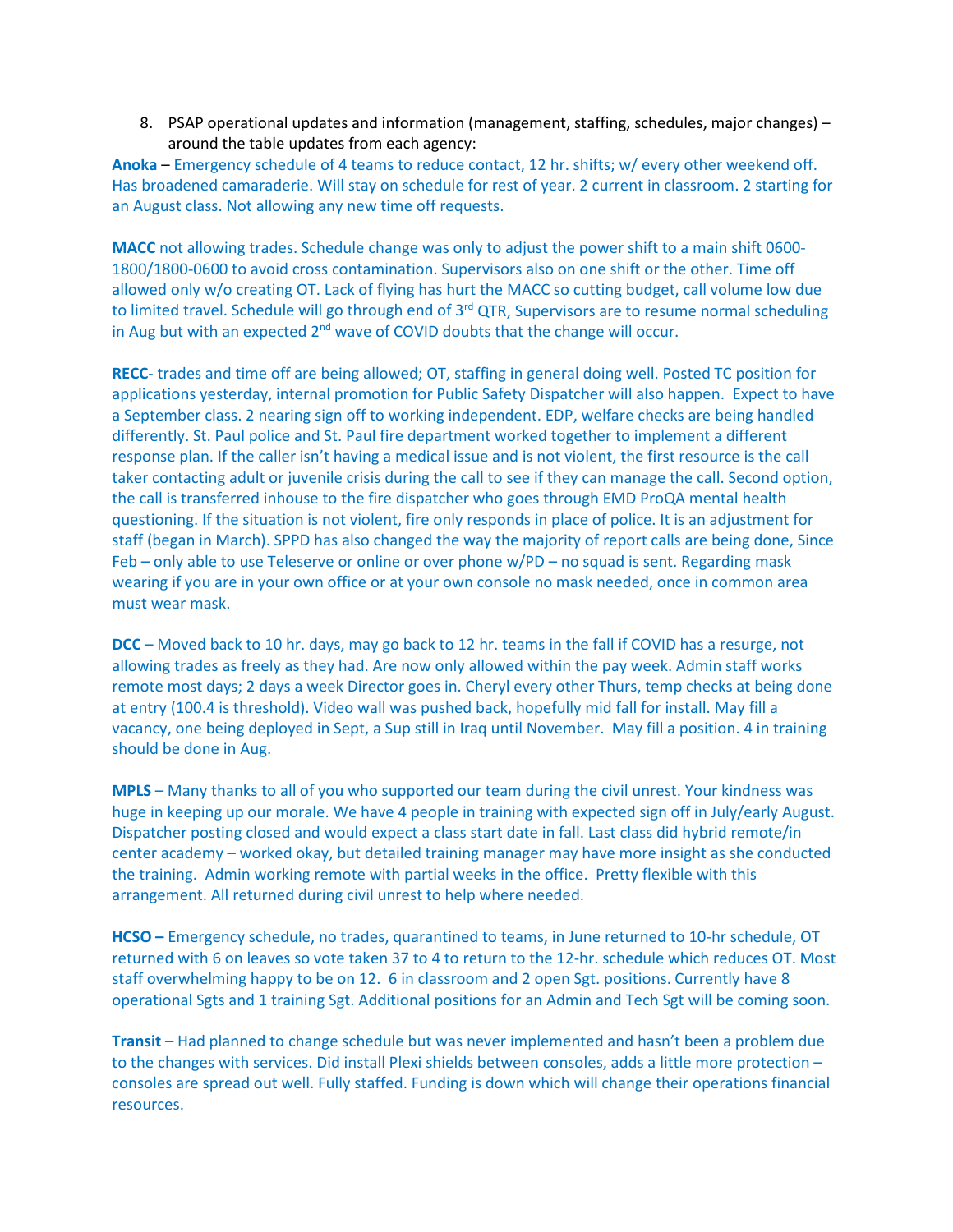**HEMS** – ½ HEMS staff have been working out in HCSO Golden Valley center since early April, no trades allowed between A pod/B pod for cross contamination of shifts. Everyone will move to Golden Valley since they can't maintain social distancing at their center. Working 4 12s per week. The move to 12s helped cover OT. Didn't have to post OT which has worked well, this will go thru 9/12. If 2<sup>nd</sup> COVID wave hits, may run thru end of year. Rescinded vacations w/12 hr. schedule. Staff has been able to take/make single day off requests. They changed from seniority-based approval and went to a rotating schedule to allow every staff member to get time off which has worked well. Communication while groups were separated (HEMS and Golden Valley locations) worked well, EMD's are not able to do ride alongs as they had in past due to COVID. Start a new academy 8/3. Some HEMS staff had been furloughed but came off furlough during the civil unrest. Will be bringing back the EMS West Talk Group; had used SW fire ground as a talk around during COVID and civil unrest to try not to expose fire departments if not needed at a scene. Civil unrest changed a lot of things, used strike teams consisting of 2 trucks and command vehicle with Police or Natl Guard into the hot/warm zones of riots/protests. Moved patients out of the zone if necessary.

9. Meeting calendar 2020

January 7<sup>th</sup>, 2020 1000-1200 DCC April 7th, 2020 1000-1200 cancelled July 7th, 2020 1000-1200 via Webex October 6th, 2020 1000-1200 at TBD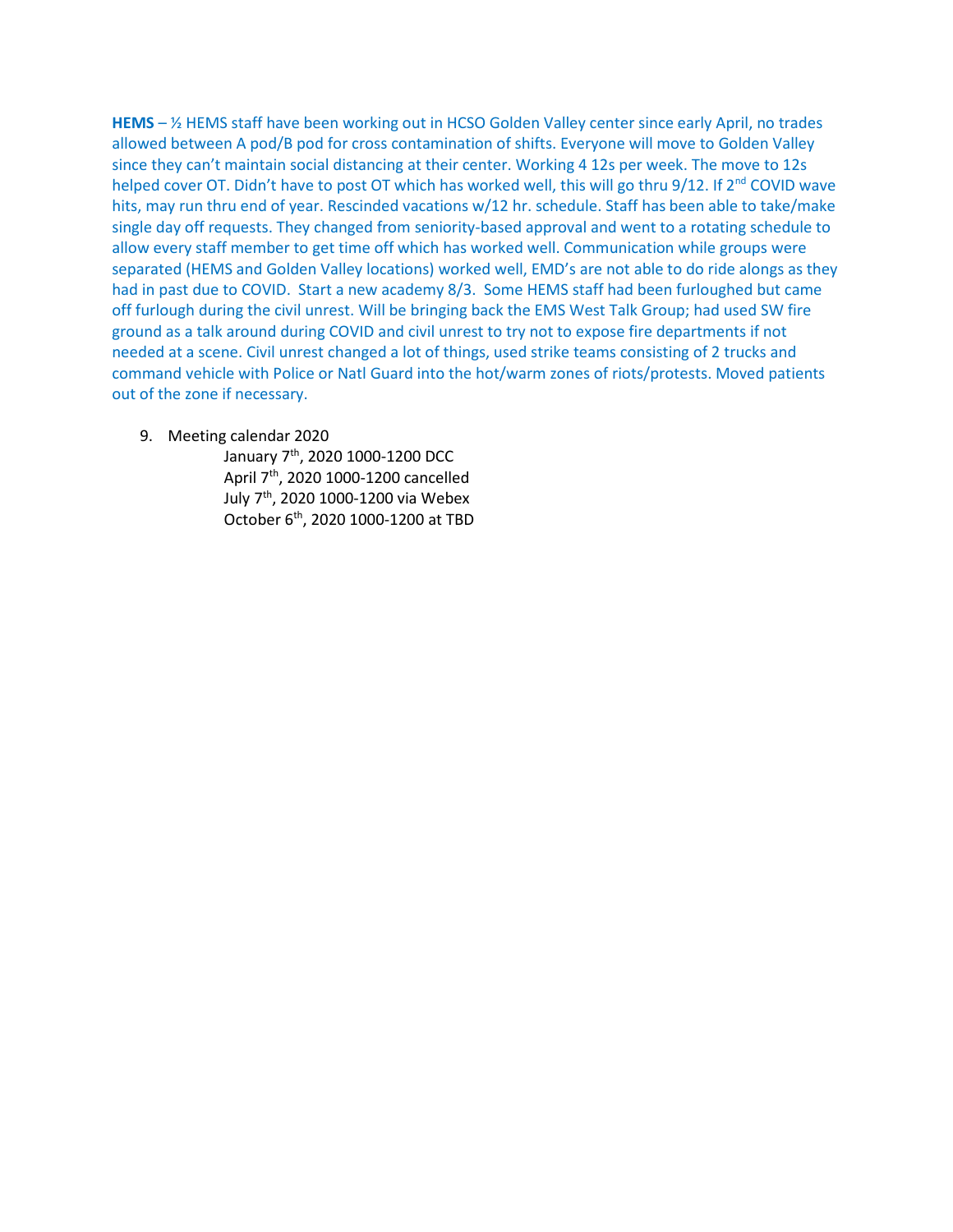### **Metropolitan Emergency Services Board 9-1-1 Technical Operations Committee Network Report July 16, 2020**

### **Agenda Number 6.C.**

### **1. Text-to-9-1-1:**

Washington and Scott Co. are the only remaining primary PSAPs in the metro area that have not yet implemented text capabilities on their answering applications. Both PSAPs are planning to implement text messaging concurrent with their next 9-1-1 answering application upgrade later this year.

### **2. Firewall Implementation:**

The team working on the ESInet firewall implementation project is now focusing on turning up some of the greater MN PSAPs. It is not known at this time when the team will come back to the metro area. The MESB will pass on additional firewall implementation dates as they become available.

### **3. Other PSAP Activity:**

Ramsey Co. has also begun planning to make their VESTA 9-1-1 call answering application geo-diverse. This will require a change in the ESInet to serve the second application server location. Ramsey believes the change will enhance their system redundancy and provide more COOP options.

### **4. NG9-1-1 ESInet:**

The MESB staff continue to work with ECN on NG9-1-1 RFPs covering 9-1-1 system ingress from telecommunications service providers to the NG9-1-1 core services, the core services themselves, and 9-1-1 system egress connectivity between the core services and the PSAP.

The MESB is focusing on giving our PSAPs better continuity-of-operations (COOP) options as well as enabling workload sharing for the PSAPs that are interested in working together. We want to ensure that our ESInet infrastructure can support shared/hosted and cloud-based applications and not limit the use of the ESInet to just handling 9-1-1 traffic. We are working now with ECN to consider ESInet options that would rehome our PSAP ESInet connections to redundant, diverse datacenters that can become the hubs for delivery of shared/hosted and cloud-based applications to all the metro PSAPs such as CAD, CAD-to-CAD interoperability, logging, as well as 9-1-1 answering applications.

In April 2018, NENA published a new NG9-1-1 ESInet Design document that outlines new modifications to the existing ESInets in use today. The new design focuses on increasing reliability and resiliency by incorporating multiple network service providers using different network protocols (e.g. MPLS, Ethernet, cable broadband Internet, wireless carrier broadband Internet). The MESB will continue to work with ECN to develop an implementation strategy to bring the metro area ESInet configuration into compliance with the NENA design recommendations.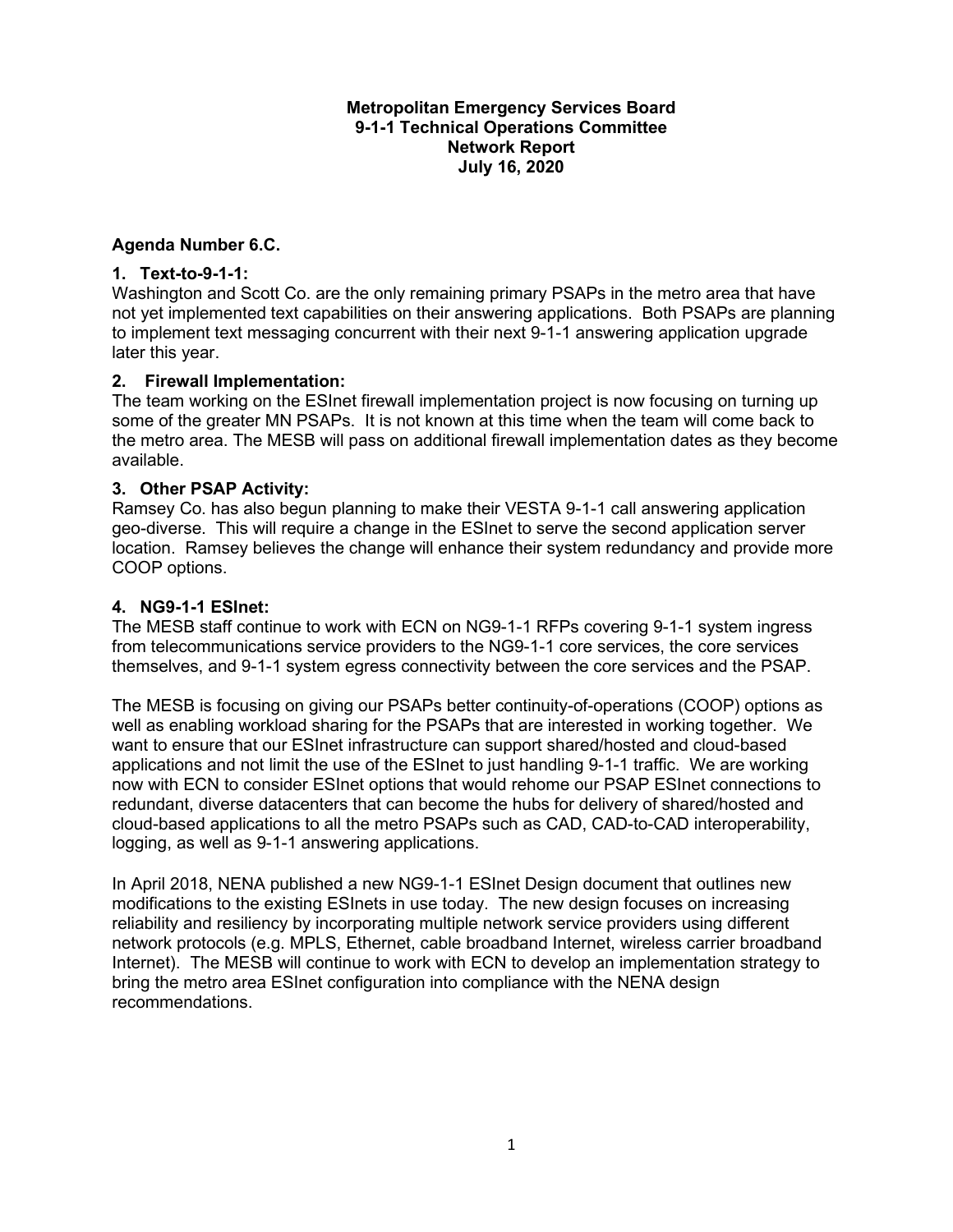**Metropolitan Emergency Services Board 9-1-1 Technical Operations Committee 9-1-1 Data Report July 16, 2020 Meeting**

### **1. Importance of GIS for 9-1-1:**

a. MESB encourages continued **communication and planning between PSAPs and County GIS Departments** for ongoing geospatial dataset maintenance (road centerline and address points) to be used in statewide NG9-1-1 core services. The datasets also form the foundational data used in PSAP CAD and mapping systems, as well as multiple other uses beyond public safety. PSAP managers are strongly encouraged to assist their GIS counterparts in communicating to key decisionmakers and county leadership what a **vital role GIS has to their current and future PSAP operations**.

### **2. Regional GIS Data Aggregation:**

- a. **Road Centerline and Address Points:** The MetroGIS/Met Council continues to process regional road centerline and address point dataset updates nightly to the MN Geospatial Commons website. Each metro county's most recent centerline and address point data that has been uploaded to the portal and passed validations is included in the regional datasets. All ten metro counties are using this process.
- b. **Boundary Polygons:** MESB uploads the **regional PSAP, ESZ, MSAG community, law, fire and EMS boundary polygon layers** to the Minnesota Geospatial Commons. The datasets are updated as boundaries change or at a minimum of quarterly. Mobile Positioning Center, Text Control Center, and VoIP Positioning Center vendors are directed to the Commons for downloads of metro's PSAP boundary polygons.
- **c. Regional Data Viewer:** The datasets pertinent to regional 9-1-1 interests are available in the dataviewer developed by MetroGIS/Met Council. (Access link is: https://www.metrogis.org/projects/9-1-1-Data-Viewer.aspx.) PSAP MSAG coordinators are encouraged to use the dataviewer as a resource to reference the geospatial data their county GIS departments consider valid for regional 9-1-1 use.
- **3. Regional GIS data support for Pandemic Response Planning/RapidDeploy Pilot:**  The metro regional road centerline, address point, and boundary polygon datasets are being used for **map, feature, and geocoding services** for the RapidDeploy pilot and Pandemic Response PSAP Consolidation Plan**.** These services are being hosted by GeoComm. Rather than a custom basemap, the ESRI community basemap is being used for the RapidDeploy Nimbus environment.
- **4. Regional 911/GIS Data Synchronization:** PSAP and GIS managers have received their results from the recent ALI geocoding validations conducted for the region. The 9-1-1 TOC received a high-level overview of those results at their June meeting.
- **5. Regional GIS-derived MSAG activity:** Transition of the St. Louis Park PSAP MSAG to one derived from the county's GIS data is in progress at the 9-1-1 service provider. Previously, the same type of transition was completed for Anoka, Chisago and Dakota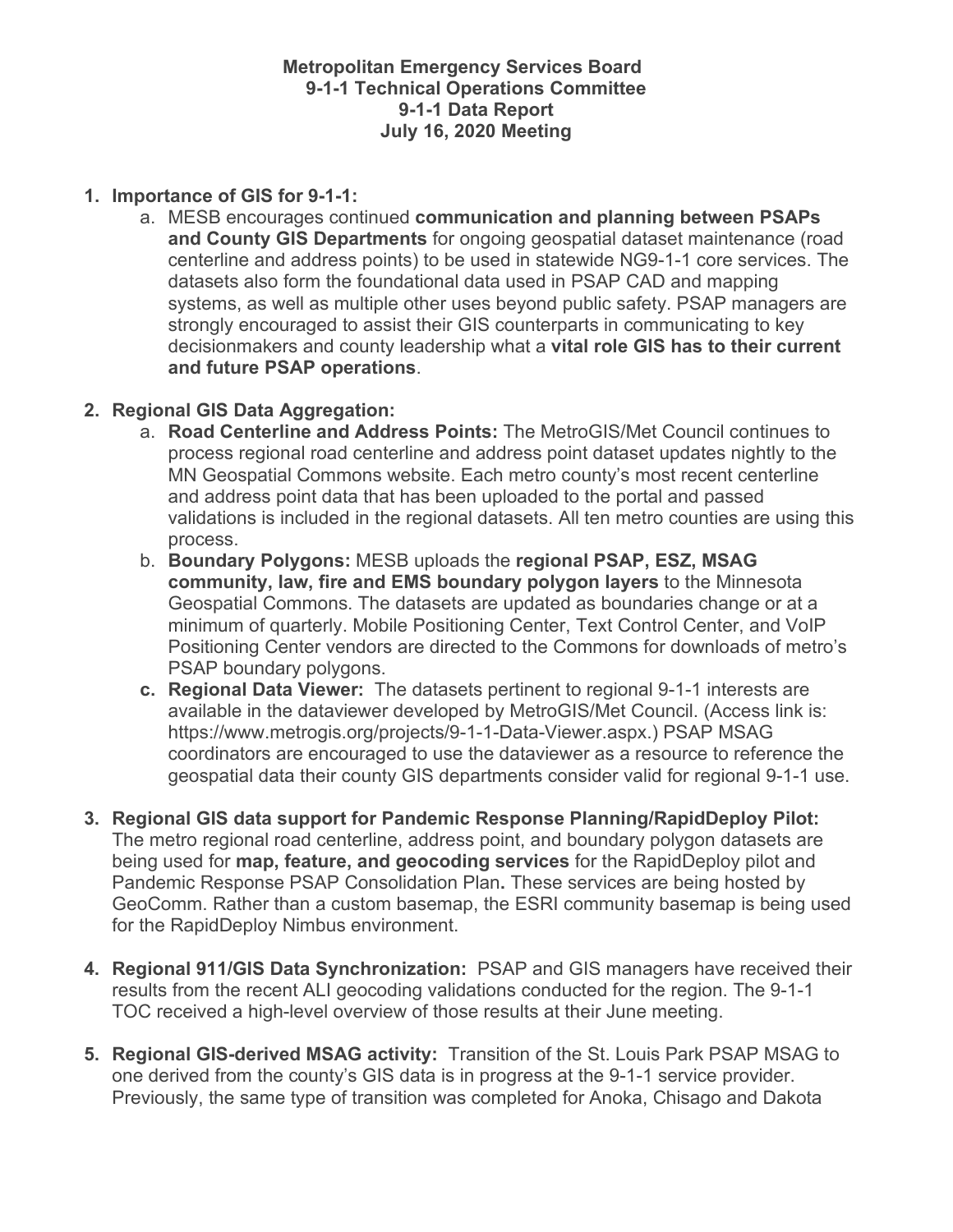Counties, as well as Eden Prairie. The GIS-derived MSAGs will be maintained manually through 911NET until future methods and processes are put in place.

# **6. Statewide NG9-1-1 GIS Project:**

- a. ECN and MnGeo are still reviewing and considering comments submitted about the ECN **NG9-1-1 GIS implementation roadmap** document. When they are released, the full set of submitted comments and ECN responses will be reviewed by the SECB NG911 Committee GIS workgroup.
- b. Grant contracting for Sherburne County GIS dataset development under ECN's **NG9-1- 1 Federal Grant** is complete. Sherburne County will be engaging in their procurement process. A grant contract amendment from ECN is pending for the metro region pilot project on ongoing data lifecycle and GIS-derived MSAG processes.

# **7. Statewide GIS Data Standards:**

- a. The metro regional road centerline and address point datasets conform with the **Minnesota Geospatial Advisory Council (GAC) approved data schemas**. The datasets in GAC format are publicly available on the MN Geospatial Commons.
- b. The GAC Standards Committee has completed its review of the concerns raised by ECN/MnGeo on the "comprehensive mappability" from **GAC to ECN's and NENA's NG911 data models**. The committee's next meeting is on 7/22/20 when it is expected to confirm the final recommended changes for public review.
- c. The **SECB NG911 Committee GIS workgroup**, under the leadership of Geoff Maas of Ramsey County GIS, has increased its membership to include representatives from all SECB regions. They hope to deliver a white paper to the SECB NG911 Committee with findings, recommendations, and areas for further inquiry regarding the statewide NG911 GIS effort sometime this fall.

# **8. Wireless Cell Sector/Routing Data:**

a. **MESB is processing wireless routing updates for all carriers on behalf of the metro PSAPs.** Should PSAPs want the routing for a specific cell sector or 9-1-1 call reviewed, just email *mesbgis@mn-mesb.org* and MESB staff will investigate.

# **9. New Class of Service Codes** (**WDL2, WDL1, WCVC, and VNOM**)**:**

- a. Comtech and Verizon will be conducting tests of the new enhanced location **class of service codes** with Carlton County PSAP on 7/20/20. Similar testing was successfully completed in June with Washington County PSAP. Upon activation, these new classes of service should help a call taker be aware when, on rebid, a wireless carrier supplies what they consider to be a dispatchable location (i.e. the caller's location as an address, including location coordinates and uncertainty.) The 9-1-1 TOC has been made aware that the carriers may use customer-supplied addresses which do not fully reflect 9-1-1 MSAG validation standards.
- b. Additional VoIP class of service codes will likely start being used in 2020. Those new NENA VoIP codes are **VRES (residential VoIP), VBUS (business VoIP), VPAY (pay phone VoIP), VENT (enterprise VoIP-PBX/Centrex)**. Timing for use of those codes will depend on the VoIP Positioning Center and the VoIP carriers. Further discussion may occur at the State NG911 Committee.
- c. A potential **display conflict** has been identified for PSAPs currently receiving **wireless callback number in the ALI "location" field**. With wireless enhanced